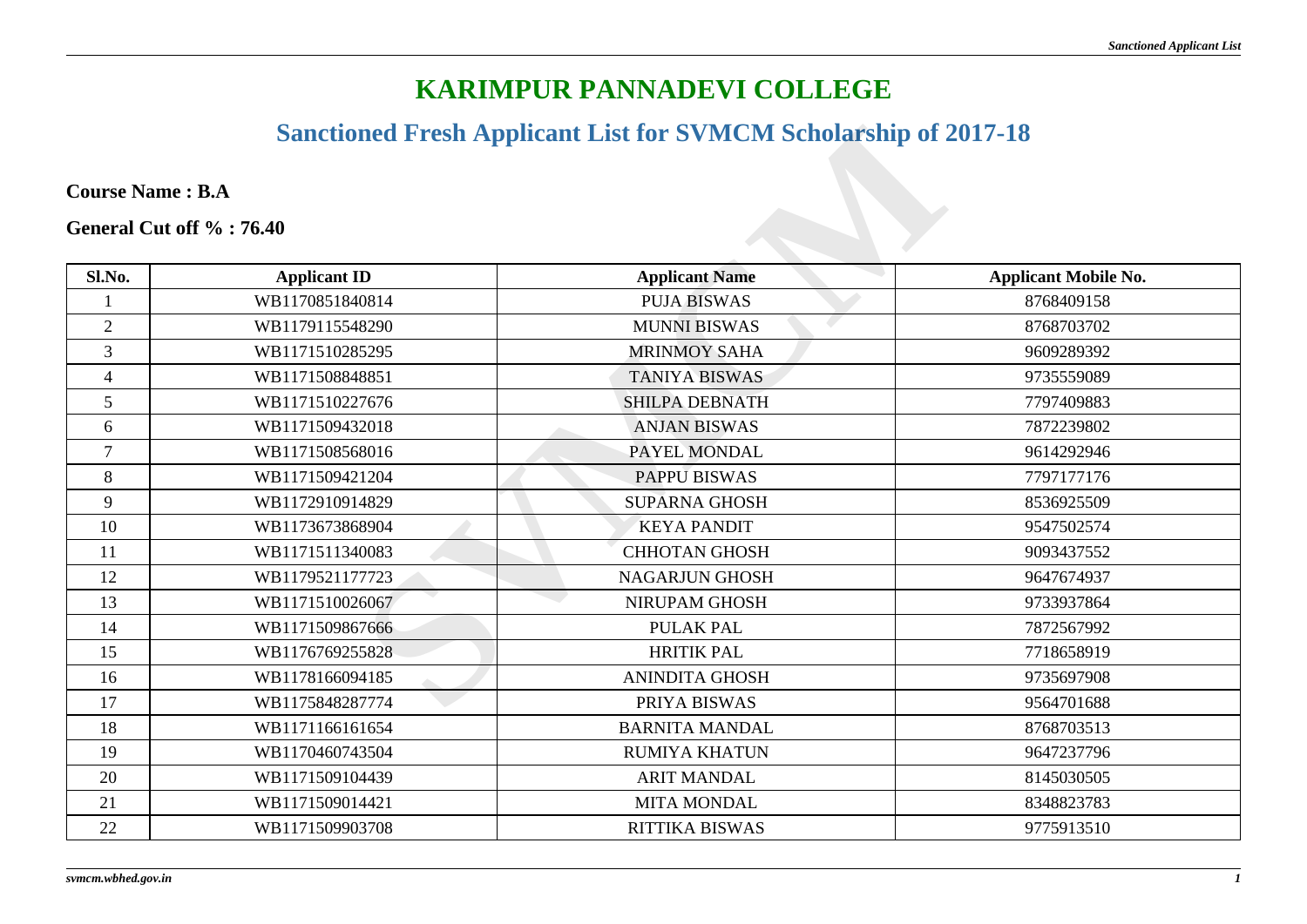| Sl.No. | <b>Applicant ID</b> | <b>Applicant Name</b>    | <b>Applicant Mobile No.</b> |
|--------|---------------------|--------------------------|-----------------------------|
| 23     | WB1171509622880     | <b>SUKANTA SARKAR</b>    | 8436065487                  |
| 24     | WB1171511167286     | <b>CHUMKI SAHA</b>       | 7797359921                  |
| 25     | WB1179911137360     | <b>DWIPANNITA BISWAS</b> | 7432090677                  |
| 26     | WB1171111998021     | <b>RAJESH MONDAL</b>     | 9733449619                  |
| 27     | WB1174704761800     | <b>ANUPA SINGHA ROY</b>  | 8145262001                  |
| 28     | WB1177605421470     | <b>MALLIKA DEBNATH</b>   | 7547905562                  |
| 29     | WB1171506154170     | <b>SAYANI ROY</b>        | 7479341810                  |
| 30     | WB1178754816031     | <b>NISHA GHOSH</b>       | 9002976932                  |
| 31     | WB1171509763271     | <b>SOURAV BISWAS</b>     | 8768704079                  |
| 32     | WB1173867509580     | <b>MONISHA PAL</b>       | 7076642929                  |
| 33     | WB1171508564408     | <b>SHARMISTHA BISWAS</b> | 7098969857                  |
| 34     | WB1171509853268     | <b>RAKI BISWAS</b>       | 9732857935                  |
| 35     | WB1170680244726     | <b>RIMI PAL</b>          | 9647062795                  |
| 36     | WB1178210476384     | <b>SUSMITA PAL</b>       | 9609749844                  |
| 37     | WB1171683432624     | <b>SUMIT MONDAL</b>      | 8512946095                  |
| 38     | WB1171509903690     | <b>KRISHNA HALDER</b>    | 7047609072                  |
| 39     | WB1171506337790     | <b>BIKRAM SARKAR</b>     | 8001213528                  |
| 40     | WB1171509554514     | <b>TRILOK PAL</b>        | 8436146105                  |
| 41     | WB1171511340098     | <b>DOYEL PAL</b>         | 9733423112                  |
| 42     | WB1175207684302     | <b>SUSMITA GHOSH</b>     | 7431883924                  |
|        |                     |                          |                             |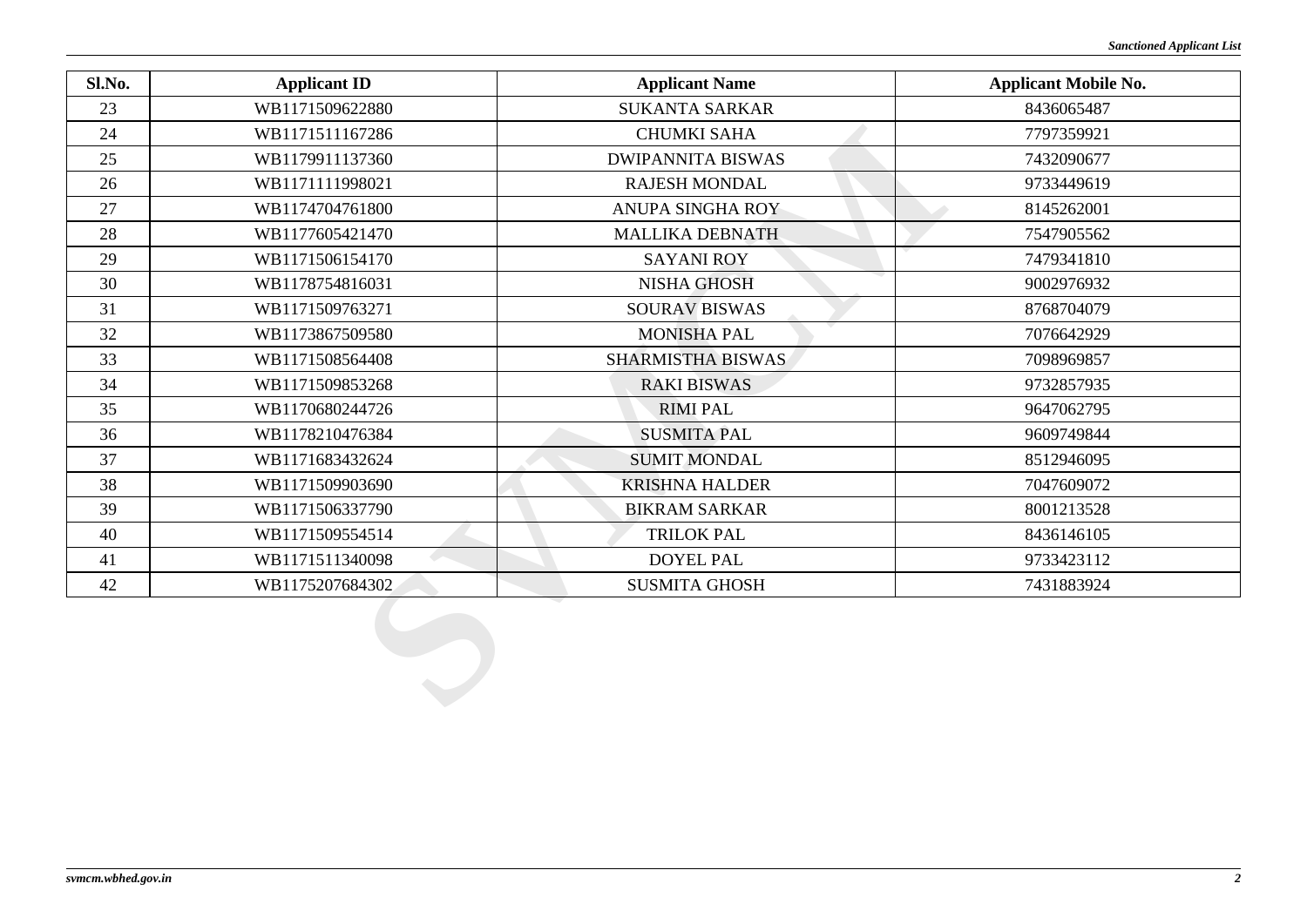#### **Sanctioned Renewal Applicant List for SVMCM Scholarship of 2017-18**

| Sl.No.         | <b>Applicant ID</b> | <b>Applicant Name</b> | <b>Applicant Mobile No.</b> |
|----------------|---------------------|-----------------------|-----------------------------|
| 1              | WB1161517139118     | SHASADHAR PRAMANICK   | 7872259406                  |
| $\overline{2}$ | WB1161513917736     | <b>BARNALI BISWAS</b> | 7557026060                  |
|                |                     |                       |                             |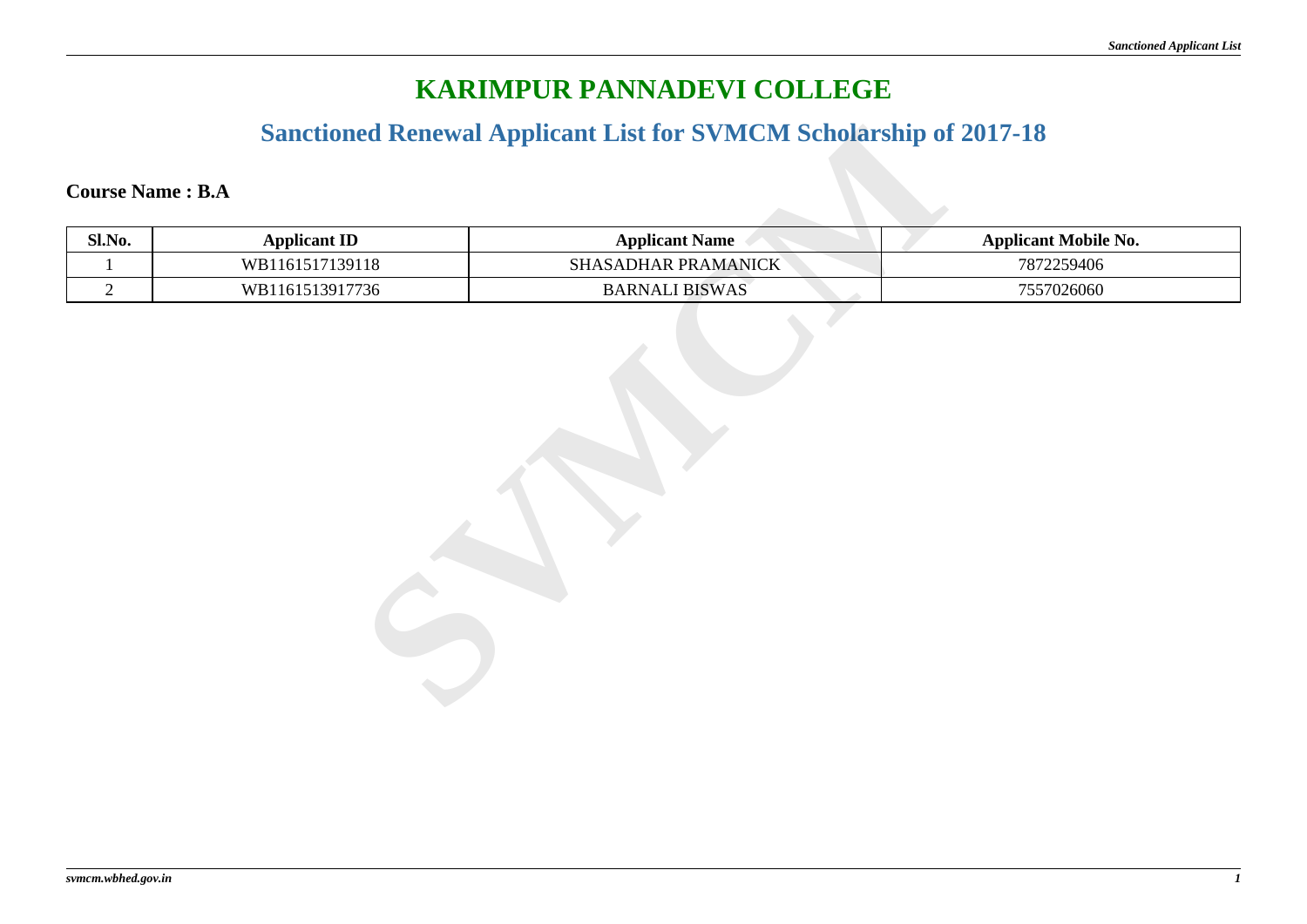#### **Sanctioned Fresh Applicant List for SVMCM Scholarship of 2017-18**

|        | <b>Sanctioned Fresh Applicant List for SVMCM Scholarship of 2017-18</b> |                       |                             |  |
|--------|-------------------------------------------------------------------------|-----------------------|-----------------------------|--|
|        | <b>Course Name: B.SC</b>                                                |                       |                             |  |
|        | General Cut off %: 75.00                                                |                       |                             |  |
| Sl.No. | <b>Applicant ID</b>                                                     | <b>Applicant Name</b> | <b>Applicant Mobile No.</b> |  |
|        | WB1171510807260                                                         | <b>BALARAM BISWAS</b> | 9734304398                  |  |
|        |                                                                         |                       |                             |  |